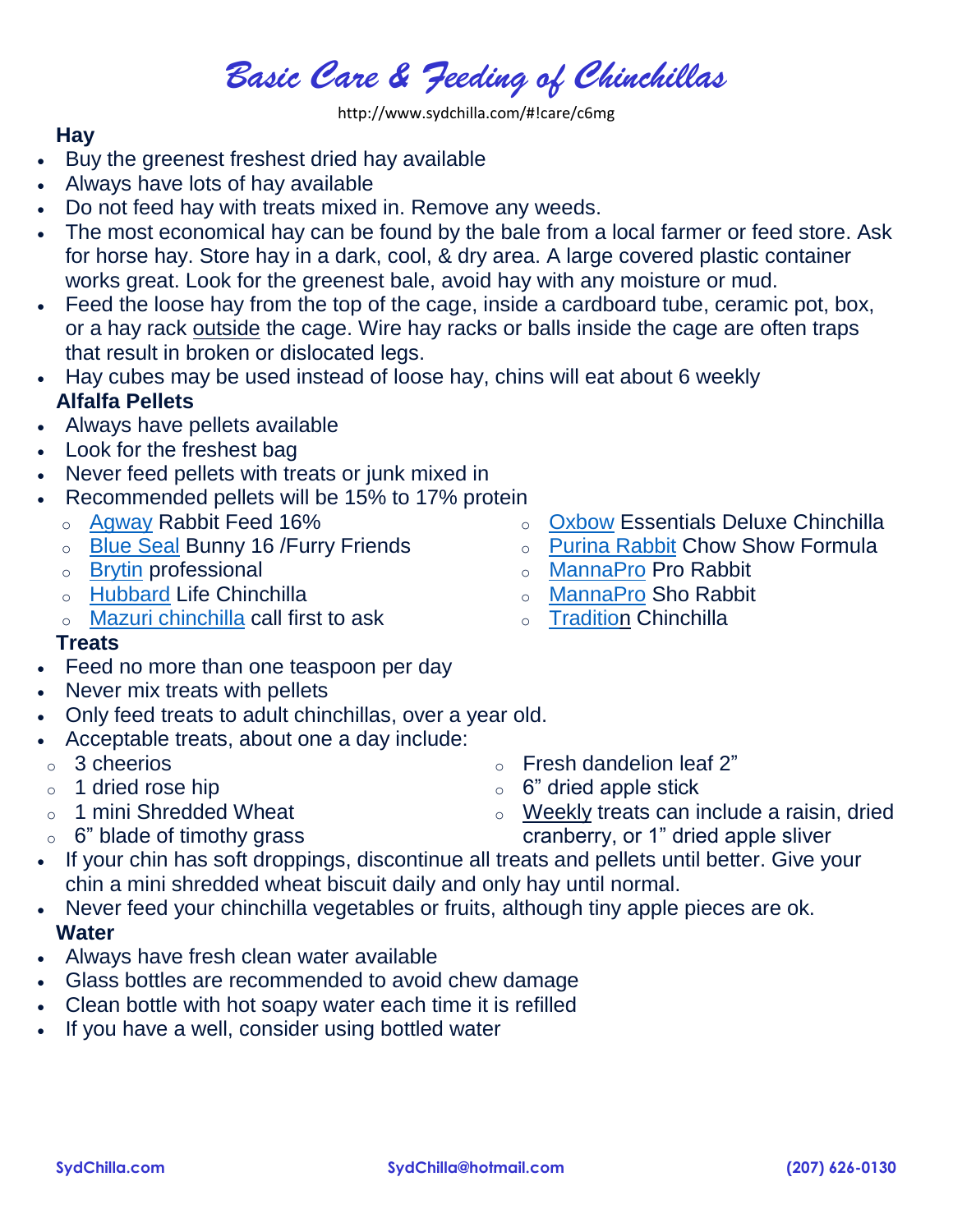*Basic Care & Feeding of Chinchillas*

http://www.sydchilla.com/#!care/c6mg

# *Supplies for your cage*

# **Bedding**

- Fill your pan about 2" deep
- Change all bedding weekly
- Recommended bedding:
- o Pine wood shavings bales at farm supply stores  $<$  \$7.
- $\circ$  Wood chips Tractor Supply, <\$6.
- $\circ$  Aspen shavings pet supply stores
- NO CEDAR
- No Newspaper or shredded paper
- o Carefresh pet supply stores
- o WoodyPet or pine pellet bedding horse or farm supply stores

o No hard wood: oak, maple, others. These

o May be made from pumice, chalk, or plaster

o Pieces of Super Pumie scouring blocks

o Dry, clean apple sticks are a favorite

- Your chinchilla will most likely choose one spot for pee, but will poo everywhere. Many chins will use a shallow metal or glass dish in their favorite corner, allowing for spot cleaning of the cage. Plastic rabbit litter pans should not be used, they will be chewed.
- Fleece and a litter pan are a popular alternative to bedding. Poo can be vacuumed or shaken off and the litter pan can be changed. You will want two fleece liners, one to use and one to wash. Fleece is soft for a chin's feet and isn't usually chewed like other fabrics.

### **Chew Items:**

- Wood items
- o Dried pine is the most economical
- o No varnish, polyurethane, paint, oil, or pressure treated wood
- o NO CEDAR or FRESH EVERGREENS!
- Chew blocks/ Pumice
- o Great for their teeth, chins love them
- o Can be purchased at most pet stores
- o Attach them to a dangling toy to keep clean and not lost in bedding
- o Pedicure pumice blocks with no added ingredients
- Cardboard
- $\circ$  Food grade boxes, or clean cardboard, with none of these:
- Oil, grease, food, or wax
- Dirt, soil, mold, moisture
- plastic or foil coatings
- Glue, tape, staples

can splinter.

of Paris

- o Paper towel tubes, oatmeal, cornmeal, or square tissue boxes stuffed with hay are favorites!
- Baskets
- o Clean and unpainted/unfinished
- o Remove all staples, metal fasteners, plastic, bows, glue, or ribbon
- Avoid these:
- o Plastic igloo houses
- o Plastic "tree trunk" huts
- o Edible houses, logs, tubes etc
- Wood houses
- o Multi use: chew items, shelf, and shelter
- o Look for houses with no nails or staples
- o Thicker wood will last longer
- Wood shelves
- o Double as shelf and chew item
- o may be made from kiln dried pine or spruce
- o No paint, stain, polyurethane, pressure treated, chip board, plywood, luan, fresh evergreen branches, molded wood composite products, nails, or staples
- $\circ$  Any chew toys with food or treats
- $\circ$  Toys or treats made with corn or wheat products
- $\circ$  Clean with hot soapy water, mild bleach solution, vinegar, or boiling.